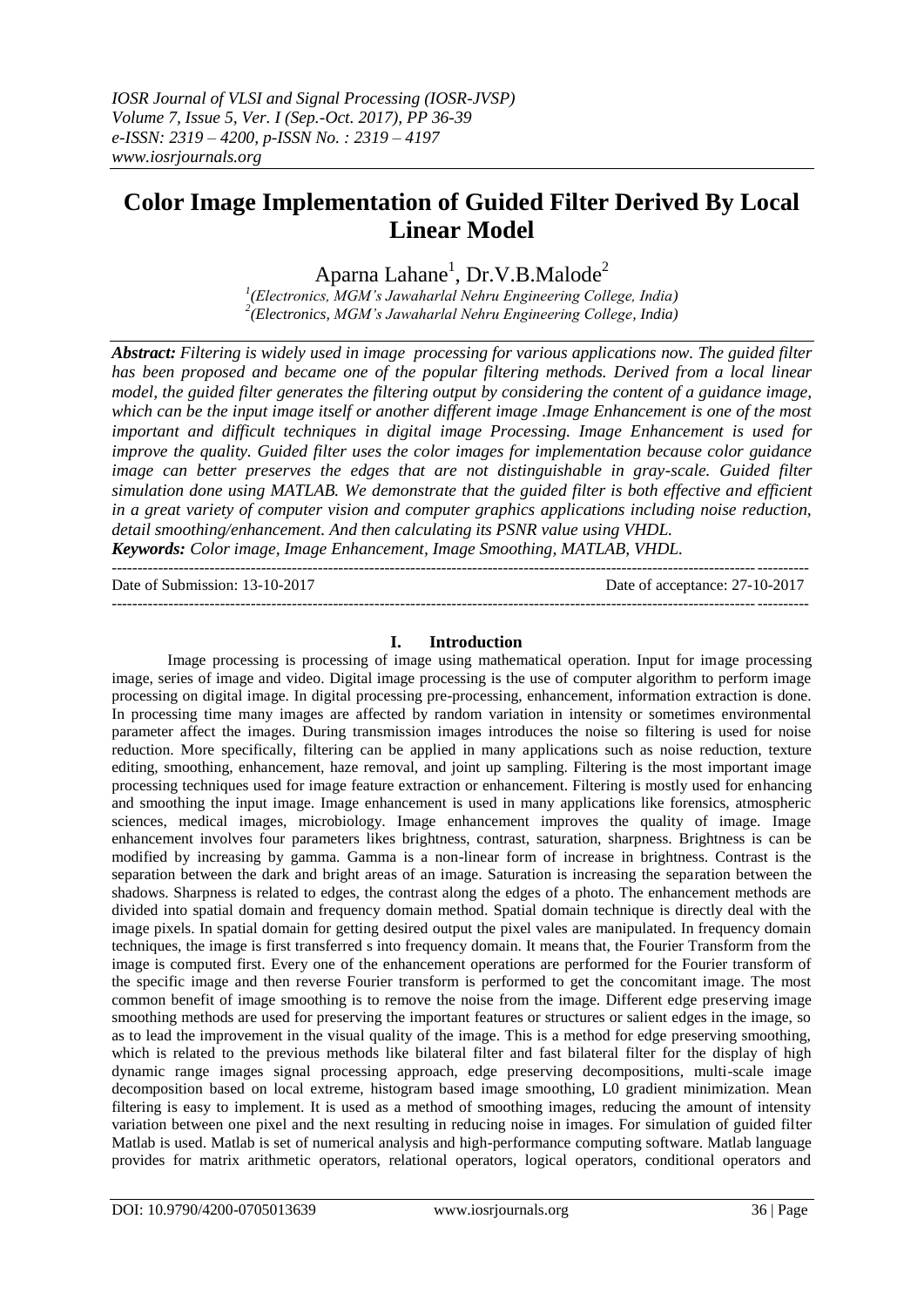assignment operator. Matlab is high level language. It gives simple programming. Matlab is easy to use and flexible. System generator is used for model generation in Matlab.

### **II. Existing Methods**

**1.Bilateral Filter** The bilateral filter was perhaps the simplest which computed the filtering output at each pixel as the average of near-by pixels, weighted by the Gaussian of both range and spatial distance. The bilateral filter smooth's the image while preserving edges. Constraint of the bilateral filter was it endure from "gradient" reversal" artifacts. The reason was that when a pixel (often on an edge) has few similar pixels around it, the Gaussian weighted average is unstable. Efficiency was another problem regarding the bilateral filter.

**2. Non-average Filter** Edge-preserving filtering could also be achieved by non-average filters. The median filter was a familiar edge-aware operator, and was a special case of local histogram filters. Histogram filters had O(N) time implementations in a way as the bilateral grid. The non-average filters were often computationally expensive.

#### **III. Algorithm**

Here we are working on parameters image enhancement and image smoothing, PSNR. Guided filter produces filtered output "*q*" by using guidance image "*I*" and input image "*p*". Based on the application, guidance image can be input image itself or different image. And calculating the PSNR value.

*qi* is a local linear transform of guidance image *I* in a window *ωk* centered at pixel *k* as shown in Fig .below which can be given as

 $qi=akI\rightarrow\negthinspace\negthinspace ik$  ........(1)

Where *ak* and *bk* are linear coefficients in a window  $\omega k$  which is having radius *r*. Pixel *i* and windows  $\omega i$  and  $\omega$ k as shown below



### **Guided filter algorithm**

- 1. Read the image say *I* (color image) which acts as the guidance image.
- 2. Take  $p=I$ , where  $p$  is filtering image (color image).
- 3. Take the values for *r* and *ε* where *r* is radius of window and *ε* is regularization parameter.
- 4. Compute following mean values by applying averaging filter "*fmean*":

*meanI = fmean*(*I*)  $meanp = \text{fmean}(p)$ 

 $meanIp = \text{fmean}(I \cdot * p)$  $meanII = \{mean(I, *I)$ 

- 5. Compute covariance of (*I,p*) using formula: *covIp* = *meanIp* –*meanI*.*\* meanp*
- 6. Compute variance using formula: *varI* = *meanII* –*meanI*.*\* meanI*
- 7. Compute linear coefficients *a* and *b* as:  $a = \frac{covIp}{\left( varI + \varepsilon \right)}$ 
	- $b = meanp a$   $\cdot^*$  *meanI*
- 8. Compute mean of *a* and *b* as:  $meana = \frac{f}{a}$  $meanb = \text{fmean}(b)$
- 9. Compute filtered output as: *q* = *meana* .\* *I* + *meanb*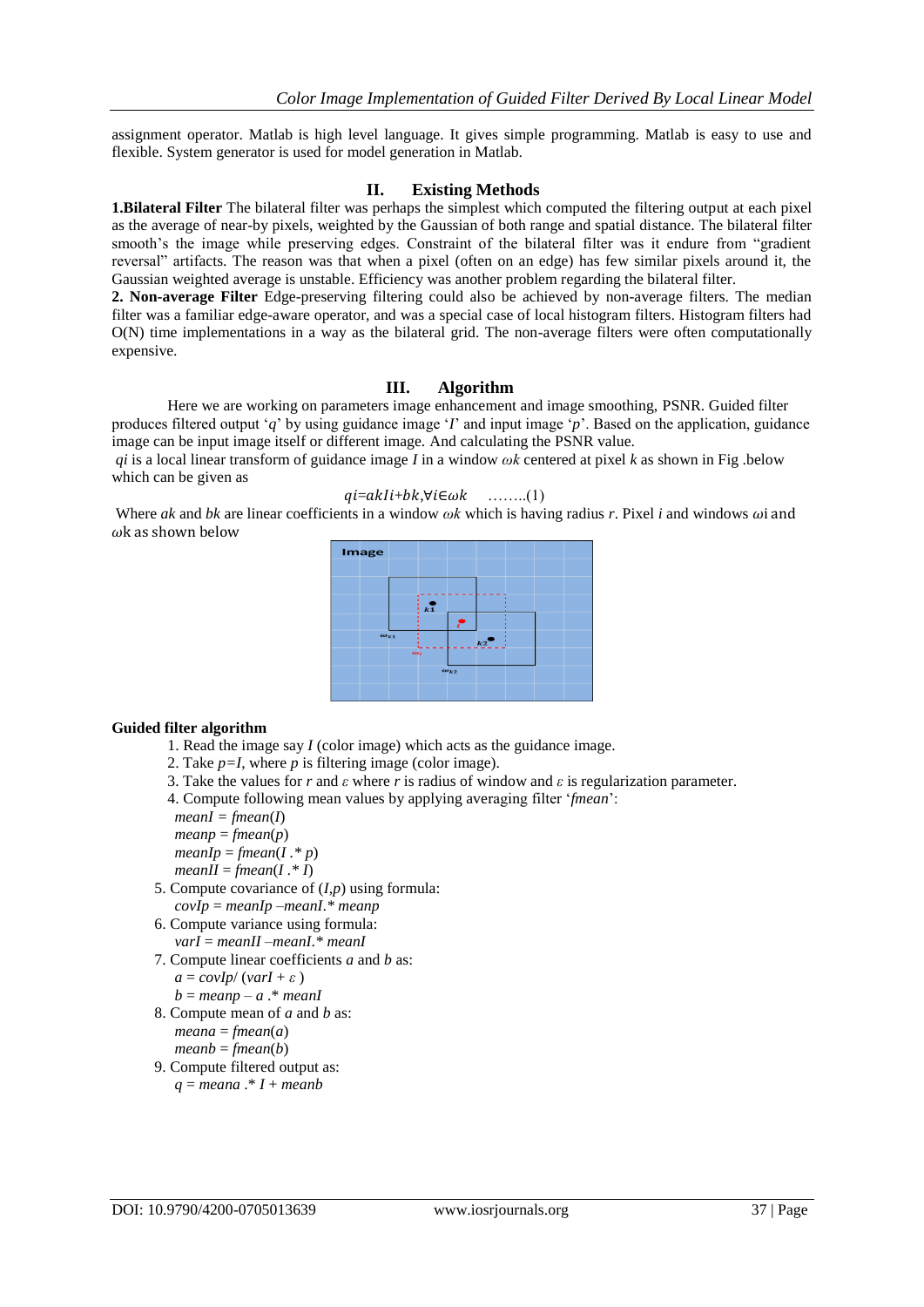

**Fig.1.**Internal block diagram of guided filter

## **IV. Results And Discussion**

In this paper, we have presented a novel explicit image filter which can be used in various image processing applications. Guided filter is generic concept for edge preserving smoothing and structure transferring filtering. It is more effective as compared to other existing approaches in aspects such as detail enhancement, image smoothening etc. also can calculate the PSNR value using Verilog hardware programing.







Fig:5:input image Fig:6:Smoothen image Fig:7:Enhanced image



**Table - 1.** The PSNR comparison

| Input image        | Bilateral filter | Guided filter |
|--------------------|------------------|---------------|
| Enhancement        | 16.720dB         | 16.770Db      |
| <b>Smoothening</b> | 15.010 dB        | 5.113Db       |

## **V. Conclusion**

In this paper, we have presented a novel explicit image filter which can be used in various image processing applications. Guided filter is generic concept for edge preserving smoothing and structure transferring filtering. It is more effective as compared to other existing approaches in aspects such as detail enhancement; image smoothening etc. also can calculate the PSNR value using Verilog hardware programing.

## **Acknowledgements**

I would like to thank the anonymous referees for their helpful guidance that has improved the quality of this paper. Also I would like to thank my Project Guide, Dr. V.B.MALODE for her valuable guidance.